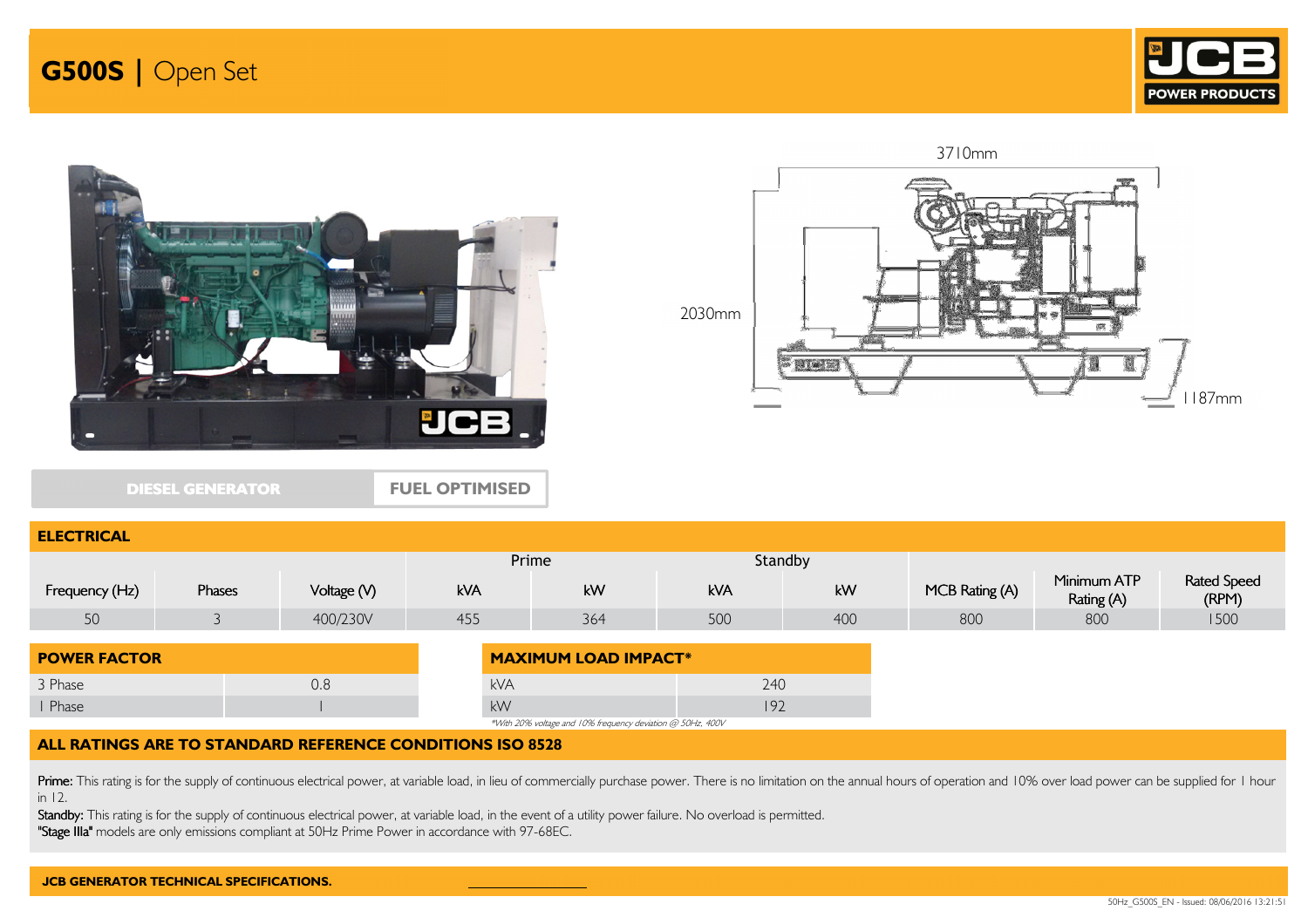## G500S | Open Set



### CANOPY/SKID

| Lockable Maintenance Access Doors |                     |                  |                    | $\times$  |
|-----------------------------------|---------------------|------------------|--------------------|-----------|
| Control Panel Viewing Window      |                     |                  |                    | $\times$  |
| <b>Fork Pockets</b>               |                     |                  |                    | $\times$  |
| Single Lift Point                 |                     |                  |                    | $\times$  |
| Rental Sledging Base              |                     |                  |                    | $\times$  |
| <b>Bunding</b>                    |                     |                  |                    | $\Lambda$ |
| Open Frame                        |                     |                  |                    |           |
| <b>Bund Level Indicator</b>       |                     |                  |                    | $\times$  |
| 50mm Rock Wool Sound Insulation   |                     |                  |                    | $\times$  |
| <b>Yellow Paint</b>               |                     |                  |                    | $\times$  |
| <b>Red Paint</b>                  |                     |                  |                    | $\times$  |
| <b>White Paint</b>                |                     |                  |                    | $\times$  |
|                                   | Standard: $\bullet$ | Not Available: x | Optional: $\Delta$ |           |

| <b>ALTERNATOR ECO 40-3S/4</b>   |                                     |
|---------------------------------|-------------------------------------|
| Poles                           | $\overline{4}$                      |
| <b>Winding Connections</b>      | Star                                |
| Insulation                      | Class H                             |
| Enclosure                       | IP23                                |
| Exciter System                  | Self-regulating brushless           |
| Voltage Regulator               | AVR (electronic)                    |
| Steady State Voltage Regulation | $+/- 1.0%$                          |
| Bearing                         | Single bearing sealed               |
| Coupling                        | Flexible disc                       |
| Cooling                         | Direct drive centrifugal blower fan |
| Coating                         | <b>Winding Protection Grey</b>      |

| <b>STARTING SYSTEM</b>   |    |            |
|--------------------------|----|------------|
| Starter Motor            | kW | 7.0        |
| <b>Battery Type</b>      |    | 656        |
| Number of Batteries      |    | 2 (Series) |
| <b>Auxiliary Voltage</b> |    | 24         |

| <b>ENGINE</b>                      |                 |                       |  |  |  |  |
|------------------------------------|-----------------|-----------------------|--|--|--|--|
|                                    | <b>1500 RPM</b> |                       |  |  |  |  |
| Output Rating (PRP)                | kW              | 388                   |  |  |  |  |
| Output Rating (Standby)            | kW              | 431                   |  |  |  |  |
| Manufacturer and Model             |                 | Volvo TAD 1345GE      |  |  |  |  |
| Fuel                               |                 | Diesel                |  |  |  |  |
| Injection                          |                 | <b>Direct</b>         |  |  |  |  |
| Aspiration                         |                 | Turbo Charged         |  |  |  |  |
| Cylinders                          |                 | 6                     |  |  |  |  |
| Bore and Stroke                    | mm              | 131/158               |  |  |  |  |
| Displacement                       |                 | 12.78                 |  |  |  |  |
| Cooling                            |                 | Water                 |  |  |  |  |
| Engine Oil Specification           |                 | I5W/40                |  |  |  |  |
| Compression Ratio                  |                 | 18.1:1                |  |  |  |  |
| Engine Oil Capacity                | $\mathsf{L}$    | 36                    |  |  |  |  |
| Coolant Capacity                   |                 | 44                    |  |  |  |  |
| Governor                           |                 | Electronic Governor   |  |  |  |  |
| Air Filter                         |                 | 2 stage paper element |  |  |  |  |
| Engine Oil Consumption             | 100% Load       | 0.04 ltrs/hr          |  |  |  |  |
| <b>FUEL SYSTEM</b>                 |                 |                       |  |  |  |  |
| Diesel Specification               |                 | <b>EN590</b>          |  |  |  |  |
| <b>Standard Fuel Tank Capacity</b> |                 | 755                   |  |  |  |  |
| <b>FUEL TANK OPTIONS</b>           |                 |                       |  |  |  |  |
|                                    | Material        | Capacity (L)          |  |  |  |  |

Standard Tank **Steel 7555** 

Bunded Tank option Steel Steel 692 Extended Tank option and Tank of the Steel 1298 Bunded Extended Tank option and Steel 1191

755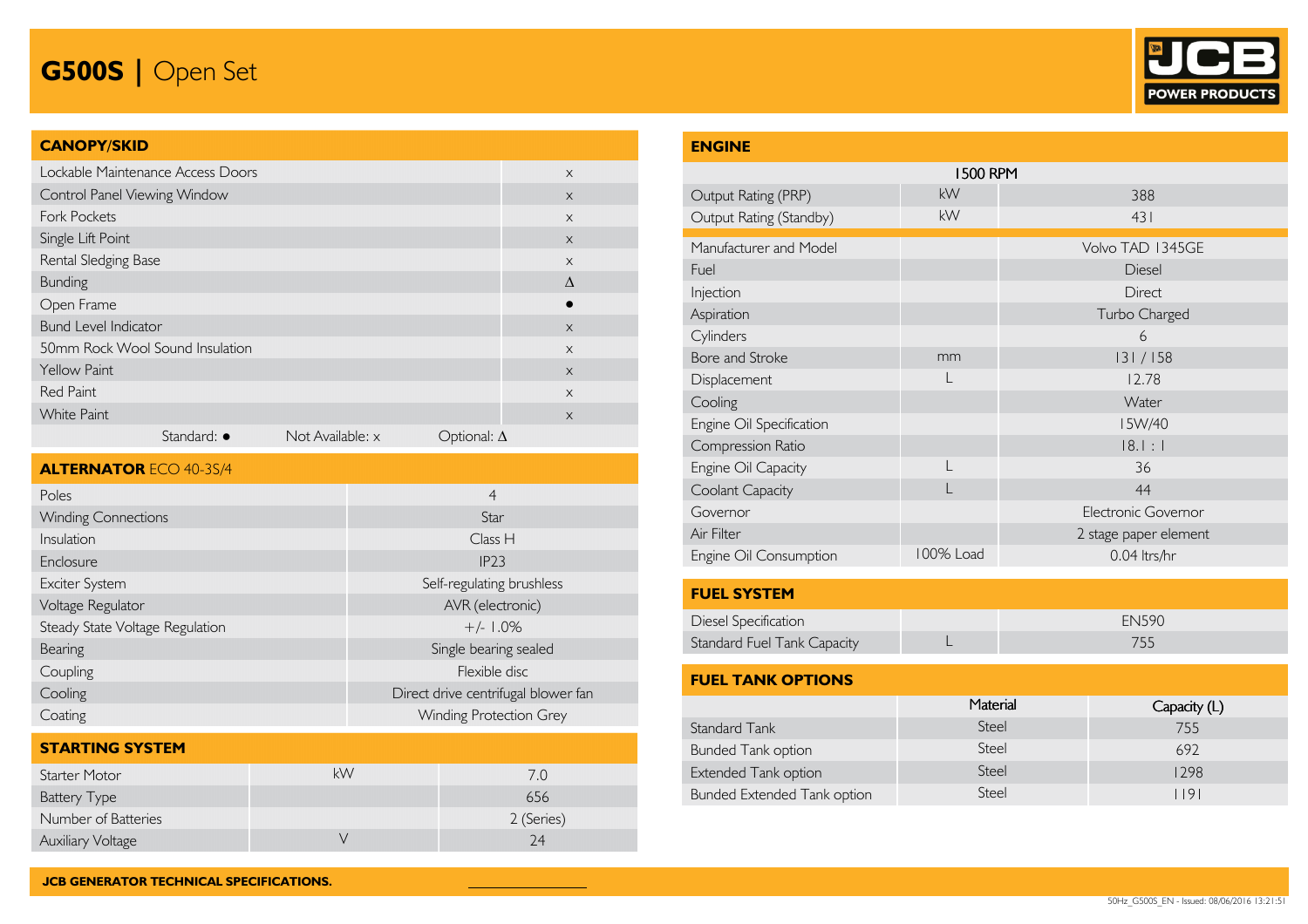# G500S | Open Set



| <b>FUEL CONSUMPTION</b>             |             |      |        |
|-------------------------------------|-------------|------|--------|
| 100% Load Prime                     | L/h         |      | 91.5   |
| 75% Load Prime                      | L/h         |      | 68.9   |
| 50% Load Prime                      | L/h         | 50Hz | 46.4   |
| 100% Load Standby                   | L/h         |      | 101.3  |
|                                     |             |      |        |
| <b>EXHAUST SYSTEM</b>               |             |      |        |
| Exhaust Gas Temperature             | $\circ_{C}$ |      | 570.00 |
| Exhaust Gas Flow 100% Standby       | $m^{3/5}$   | 50Hz | 0.97   |
| Maximum Allowed Back Pressure       | mbar        |      | 90     |
| Typical Exhaust Pipe Diameter       | mm          | 150  |        |
| <b>AIR SYSTEM</b>                   |             |      |        |
|                                     |             |      |        |
| Intake Air Flow 100% Standby        | $m^3/s$     |      | 0.46   |
| Total Cooling Air Flow 100% Standby | $m^3/s$     | 50Hz | 4.9    |
| Alternator Fan Airflow              | $m^3/s$     |      | 1.08   |
| <b>SOUND PRESSURE</b>               |             |      |        |

| <b>SOUND PRESSURE</b> |               |  |
|-----------------------|---------------|--|
| LpA (Im)              | $\overline{}$ |  |

| <b>MECHANICAL FEATURES</b>          |                  |                    |           |
|-------------------------------------|------------------|--------------------|-----------|
| Cooling Pack                        |                  |                    |           |
| Air Filter                          |                  |                    |           |
| Mechanical Governor                 |                  |                    | X         |
| <b>Electronic Governor</b>          |                  |                    |           |
| High Coolant Temperature Sender     |                  |                    |           |
| Low Oil Pressure Sender             |                  |                    |           |
| Advanced Coolant Temperature Sender |                  |                    | $\times$  |
| Advanced Oil Pressure Sender        |                  |                    | $\times$  |
| Oil Temperature Sender              |                  |                    | X         |
| Water Level Sender                  |                  |                    | $\times$  |
| Radiator Guards                     |                  |                    |           |
| Hot Component Guards                |                  |                    | $\bullet$ |
| Manual Oil Drain Pump               |                  |                    | Δ         |
| Water Jacket Heater                 |                  |                    | $\Lambda$ |
| Manual Fuel Fill                    |                  |                    | $\wedge$  |
| Electric Fuel Fill                  |                  |                    | $\Delta$  |
| Racor Fuel Filter (No Alarm)        |                  |                    | X         |
| Racor Fuel Filter (With Alarm)      |                  |                    | $\times$  |
| Pre-Filter with Separator           |                  |                    | $\wedge$  |
| External Spark Arrestor             |                  |                    | Δ         |
| Fuel Level Sender                   |                  |                    |           |
| Fuel Heater                         |                  |                    | $\Delta$  |
| External Fuel Fill (Belly Tank)     |                  |                    | $\times$  |
| 3 Way Fuel Valve and Coupling Nest  |                  |                    | $\times$  |
| <b>Residential Silencer</b>         |                  |                    | Δ         |
| <b>Industrial Silencer</b>          |                  |                    | $\bullet$ |
| <b>Critical Silencer</b>            |                  |                    | $\Delta$  |
| Standard: $\bullet$                 | Not Available: x | Optional: $\Delta$ |           |